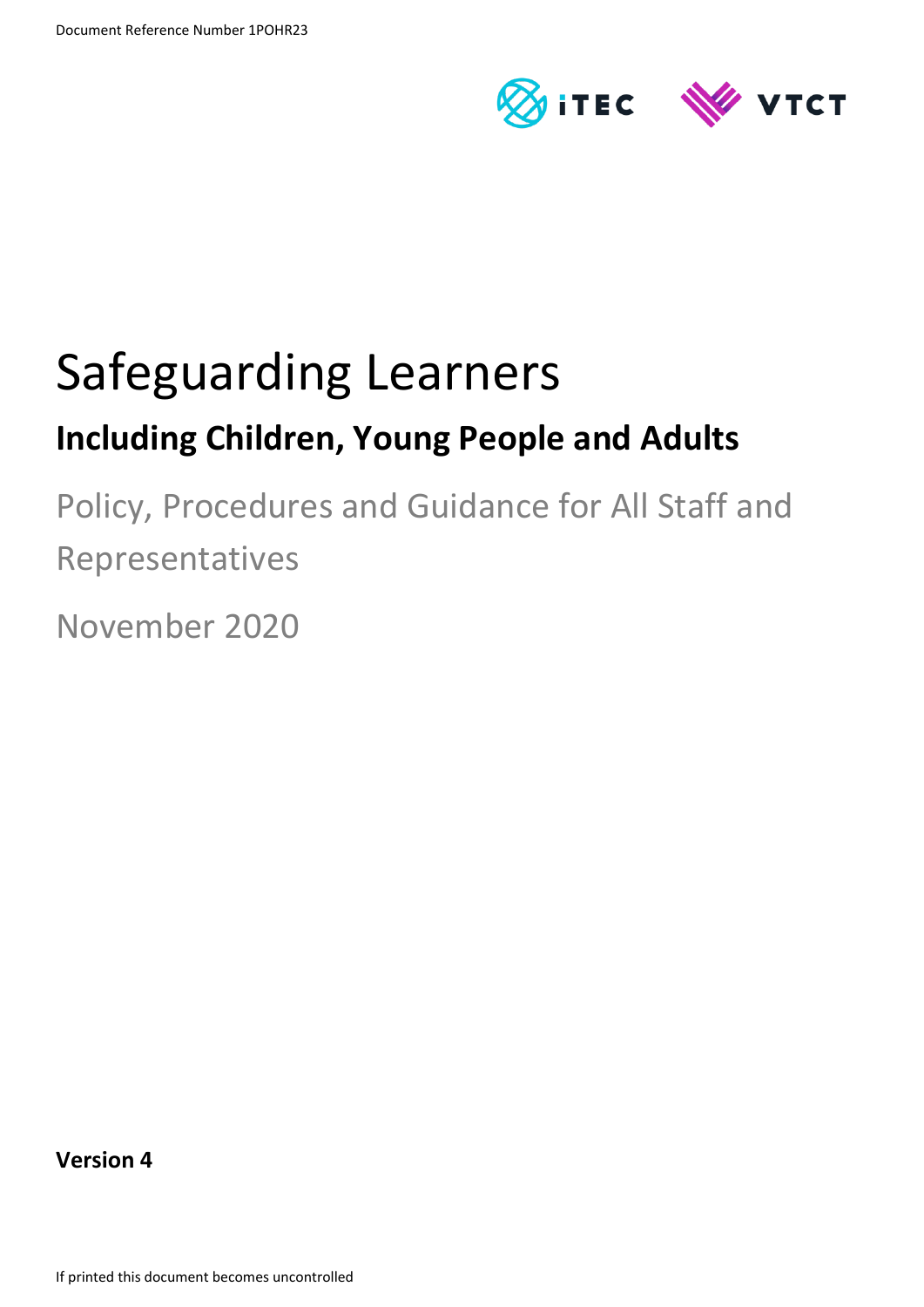

## **Contents**

| 1. |      |                                                                                                         |  |  |  |  |
|----|------|---------------------------------------------------------------------------------------------------------|--|--|--|--|
|    | 1.1. |                                                                                                         |  |  |  |  |
|    | 1.2. |                                                                                                         |  |  |  |  |
| 2. |      |                                                                                                         |  |  |  |  |
|    | 2.1. |                                                                                                         |  |  |  |  |
|    | 2.2. |                                                                                                         |  |  |  |  |
| 3. |      |                                                                                                         |  |  |  |  |
|    | 3.1. |                                                                                                         |  |  |  |  |
| 4. |      |                                                                                                         |  |  |  |  |
|    | 4.1. |                                                                                                         |  |  |  |  |
|    | 4.2. |                                                                                                         |  |  |  |  |
|    | 4.3. |                                                                                                         |  |  |  |  |
|    | 4.4. |                                                                                                         |  |  |  |  |
|    | 4.5. |                                                                                                         |  |  |  |  |
|    | 4.6. |                                                                                                         |  |  |  |  |
|    | 4.7. |                                                                                                         |  |  |  |  |
|    | 4.8. |                                                                                                         |  |  |  |  |
| 5. |      |                                                                                                         |  |  |  |  |
|    | 5.1. |                                                                                                         |  |  |  |  |
|    | 5.2. |                                                                                                         |  |  |  |  |
|    | 5.3. |                                                                                                         |  |  |  |  |
| 6. |      | Appendix 1: Flowchart of action to take in the event of an allegation or concern of abuse or neglect 10 |  |  |  |  |
| 7. |      |                                                                                                         |  |  |  |  |
| 8. |      |                                                                                                         |  |  |  |  |
| 9. |      |                                                                                                         |  |  |  |  |
|    |      |                                                                                                         |  |  |  |  |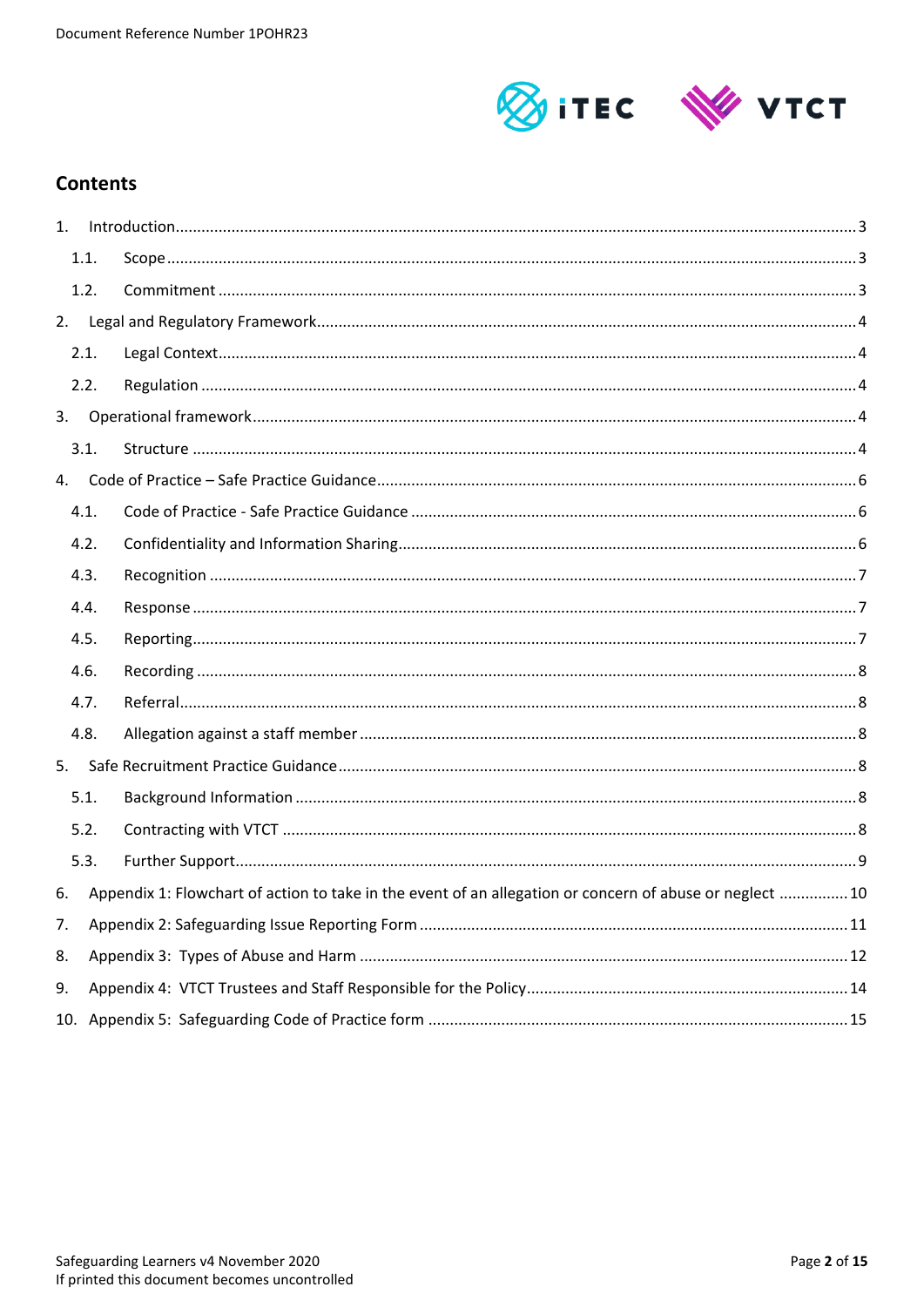

## <span id="page-2-0"></span>**1. Introduction**

#### <span id="page-2-1"></span>**1.1. Scope**

This document sets out VTCT's responsibilities for staff and representatives with regard to safeguarding children, young people and adults, henceforth referred to as "Learners" for the purposes of this document. It is for both internal and external use. Specifically, this policy applies to all VTCT employees, including Independent Apprenticeship Examiners (IAEs) and External Quality Assurers (EQAs), contractors, casual workers, agency workers and Trustees.

It relates to all situations, both UK and International, where VTCT comes into contact with learners. VTCT has a primary responsibility for ensuring all assessments and the centres in which they are held are safe and exemplify good practice.

While primarily intended to safeguard learners, this safeguarding policy also serves to protect staff and representatives from unsubstantiated allegations of improper conduct.

This policy is divided into 6 sections:

- 1. Commitment
- 2. Legal and regulatory framework
- 3. Operational framework
- 4. Code of practice
- 5. Safe recruitment practice guidance
- 6. Document history
- Appendices 1 Flowcharts
	- 2 Safeguarding Issues Reporting Form
	- 3 Code of Practice Form
	- 4 Types of Abuse and Harm
	- 5 Named Officers

#### <span id="page-2-2"></span>**1.2. Commitment**

VTCT, as a specialist provider of vocational qualifications in the UK, is committed to safeguarding the interests of all learners including learners who may require particular safeguarding. It believes that anyone who participates in any learning activities should be able to take part in an environment that is both safe and enjoyable which is VTCT's definition of safeguarding.

Modern Slavery encompasses slavery, servitude, human trafficking and forced labour. VTCT has a zero tolerance approach to any form of modern slavery. VTCT is committed to acting ethically and with integrity and transparency in all business dealings and to putting effective systems and controls in place to safeguard against any form of modern slavery taking place within the business or our supply chain.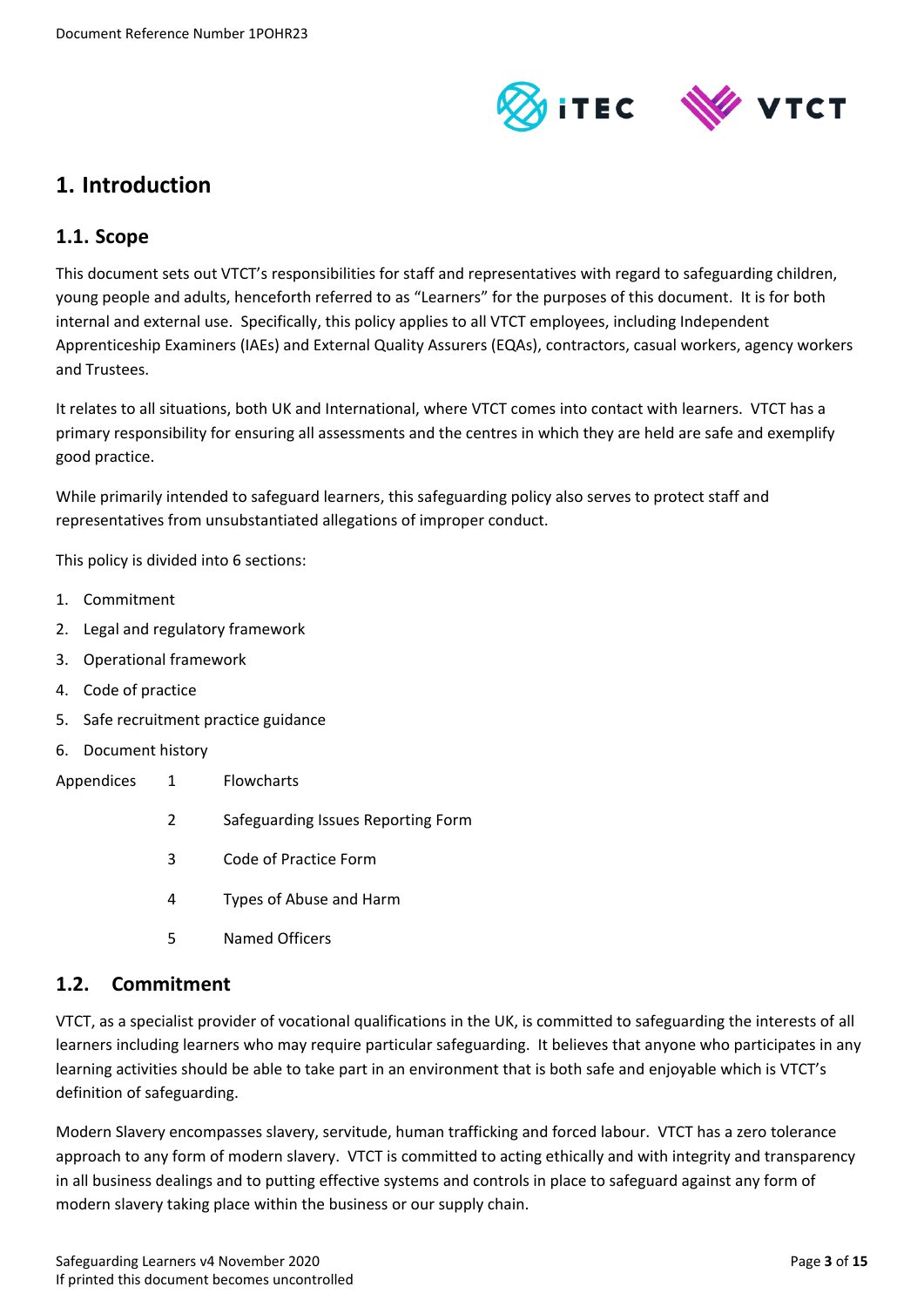

#### **VTCT will endeavour to safeguard learners by:**

- valuing them, listening to and respecting them;
- maintaining policy, procedures and a code of conduct (where applicable) for staff and representatives;
- recruiting representatives safely by ensuring all necessary checks are made in line with government guidance and legislation;
- updating staff and representatives on the policy and procedures and providing access to relevant information;
- ensuring that all assessments, communications, documentation, records, materials, personnel deployment, processes and procedures promote the interests of all learners.
- respecting confidentiality whilst sharing information about concerns with agencies who need to know and appropriately involving parents/guardians, children, young people and vulnerable adults;
- identifying those who are suffering, or are likely to suffer significant harm or who are at risk of radicalisation;
- working effectively with others as required by 'Working Together to Safeguard Children (2017);
- ensuring there is an effective Safeguarding Policy in place together with a Staff Code of Conduct and
- providing effective support and management for staff and representatives.

### <span id="page-3-0"></span>**2. Legal and Regulatory Framework**

#### <span id="page-3-1"></span>**2.1. Legal Context**

For the purposes of this Policy, the term "children and young people" refers to a child who has not yet reached their eighteenth birthday in England, Wales and Northern Ireland and their sixteenth birthday in Scotland.

"Vulnerable adult" refers to a person " Who is or may be in need of community care services by reason of disability, age or illness; and is or maybe unable to take care of themselves or protect themselves against significant harm or exploitation". This definition of an Adult covers all people over 18 years of age.

This policy is particularly informed by the requirements of the Children Act (1989), which provides a framework for the care and protection of children and young people and the Children Act (2004) which underpins the 'Every Child Matters: Change for Children' programme.

#### <span id="page-3-2"></span>**2.2. Regulation**

VTCT operates as an awarding organisation/body within the regulatory requirements of the Office of Qualifications and Examinations Regulator (Ofqual), Scottish Qualifications Authority (SQA), the Council for the Curriculum, Examinations & Assessment (CCEA - Northern Ireland) and Qualifications Wales.

## <span id="page-3-3"></span>**3. Operational framework**

#### <span id="page-3-4"></span>**3.1. Structure**

The Board of Trustees appoints a Trustee with responsibility for safeguarding who provides a strategic oversight of safeguarding and reports at every meeting on current safeguarding concerns and activities.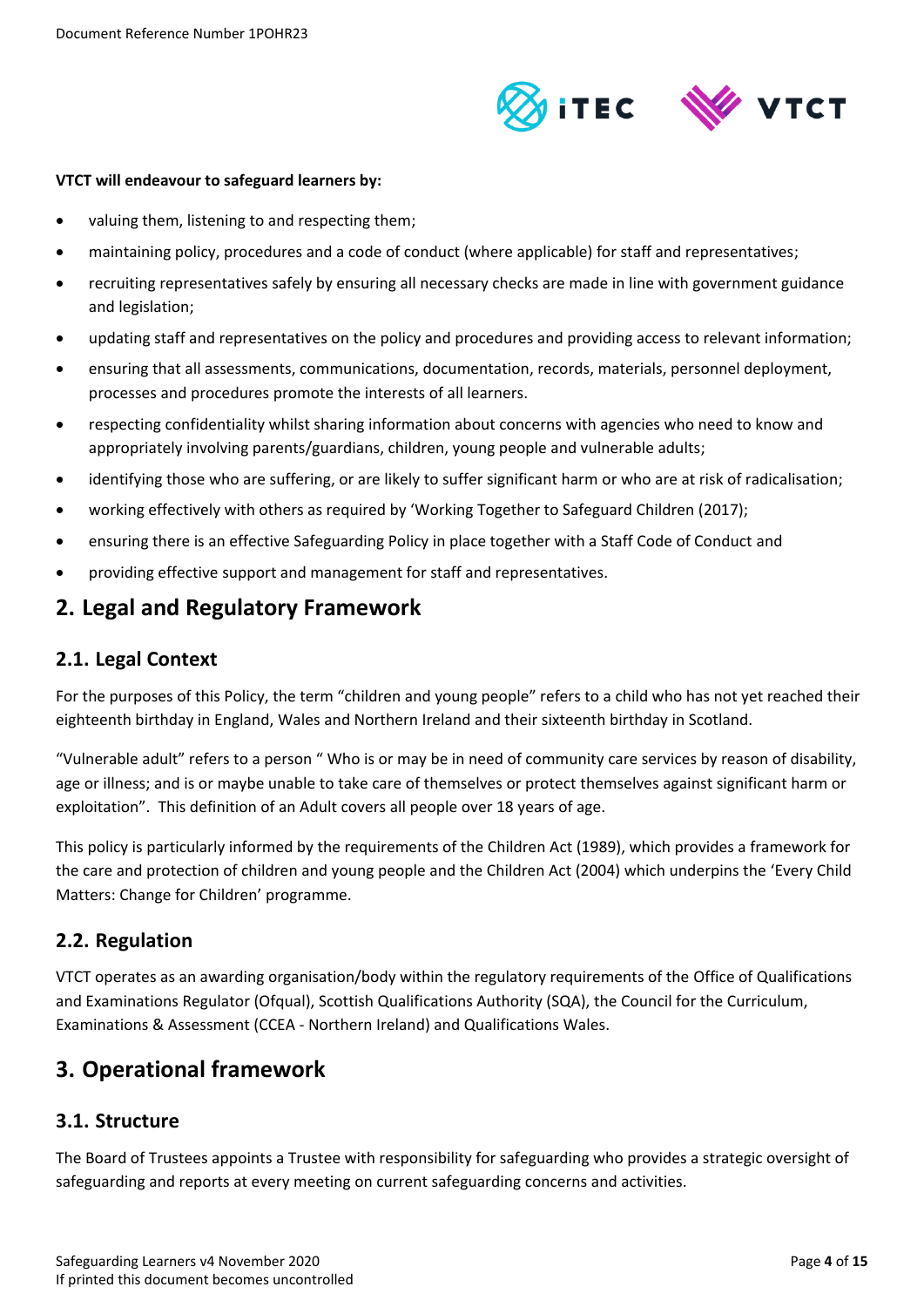

The Trustee works closely with the CEO and Head of Human Resources to ensure all safeguarding systems are fully operational and implemented.

Chief Executive:

- ensures the policy is implemented, monitored and reviewed;
- receives regular reports from the Head of Human Resources on safeguarding issues;
- reports to the Safeguarding Trustee and safeguarding concerns.

Corporate Leadership Team (CLT):

- ensures the contents of the policy is communicated to managers and other appropriate individuals;
- supports individuals who have received information regarding safeguarding issues;
- co-operates/liaises with the Head of Human Resources during the response and referral stages;
- maintains confidentiality of information; and
- supports any subsequent action required by third party or internal inquiry.

#### Executive Board:

meets monthly and reviews any safeguarding issues that have arisen or may do so in the future.

Head of Human Resources:

- acts as the Designated Safeguarding Lead, commonly referred to as the Safeguarding Officer; if the Head of Human Resources is not available any safeguarding issues will be referred to the HR Advisor;
- maintains, monitors and reviews this policy to ensure effectiveness;
- ensures staff recruitment, induction and HR practices, policies and procedures reflect safeguarding best practice;
- ensures the Safeguarding Policy is available to all VTCT staff and representatives as listed in section 1.1;
- receives concerns about safeguarding;
- responds to the concerns by identifying the most appropriate course of action;
- acts as a link with any external agencies;
- keeps confidential records of concerns and actions;
- keeps informed and up to date of any developments and issues in safeguarding and inform the CLT and Board thereof; and
- submits high level report/s of any issues of safeguarding or poor professional practice to the CEO and the Board of Trustees as appropriate

Directors and Managers:

 ensure teams are familiar with the contents of the policy and the appropriate responses required if a safeguarding concern arises.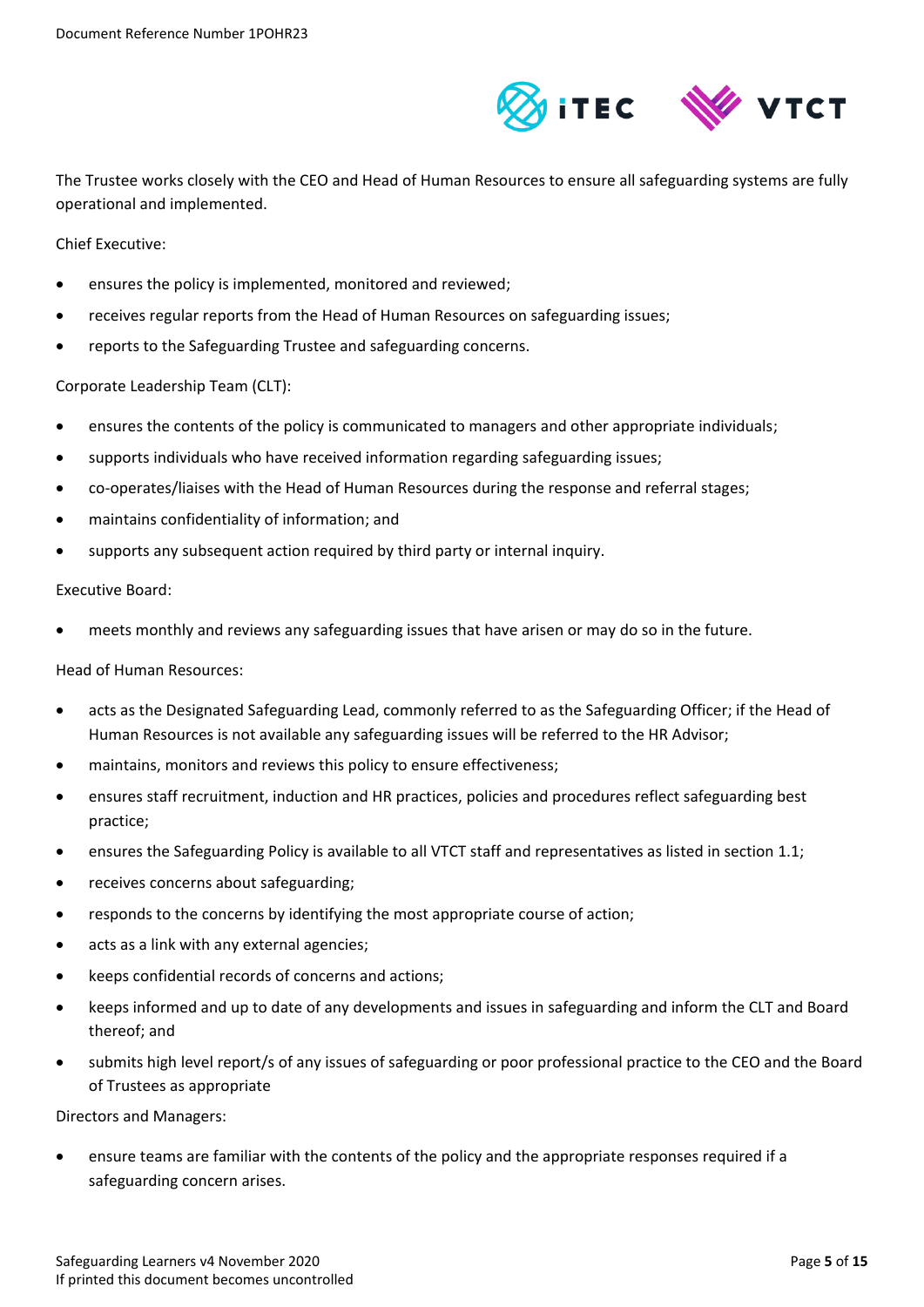

Safeguarding panel;

Should a safeguarding matter arise which could lead to the suspension of a staff member, the involvement of an outside agency or bring VTCT into disrepute, the Safeguarding Trustee, CEO and Head of Human Resources will meet either virtually or face to face to discuss the issues and agree what actions should be taken. They will co-opt members as appropriate.

## <span id="page-5-0"></span>**4. Code of Practice – Safe Practice Guidance**

#### <span id="page-5-1"></span>**4.1. Code of Practice - Safe Practice Guidance**

These are guidelines for employees, contractors, casual workers, agency workers and Trustees when in contact with all learners:

- Introduce yourself to the learner, show VTCT identification and credentials, explain examination process, both sign copies of examination agreement.
- Do not have lone contact with learners. If this is unavoidable, ensure someone else is advised of what is taking place and why.
- Do not transport learners in your car or offer to accompany them on public transport.
- Conduct contact in an open environment avoiding private or unobserved situations.
- Maintain a safe and appropriate distance from each person and do not have physical contact.
- Ensure that language is appropriate, clear and cannot be misinterpreted.
- Do not take photographs or videos of learners or use social media to contact learners unless the learner is over 18 and has given their written consent, if the learner is under 18 parental consent should be obtained.
- Ensure any concerns of the vulnerability or behaviour of the learner are reported to salon owner/college/training provider/VTCT

#### <span id="page-5-2"></span>**4.2. Confidentiality and Information Sharing**

- Ensure confidentiality protocols are adhered to and information is shared appropriately.
- If in doubt about confidentiality, seek advice from the Head of Human Resources or a CLT member.
- The Head of Human Resources or a CLT member will only disclose information about an individual to other members of staff on a need-to-know basis, taking account of the best interests of the individual.
- Colleagues must be aware that information any learner discloses regarding abuse of themselves or another person, must be shared as appropriate and cannot be kept secret. However, at all times consent should be sought and if it is to be overridden the person concerned must be told and reasons given.
- Any exchange or disclosure of information much be in accordance with the Data Protection Act 1998 and the Human Rights Act 1998 and the Freedom of Information Act 2000.
- Confidentiality is designed to safeguard the best interests of the individual and must not be confused with protecting the management interest of VTCT.
- VTCT operates 'Whistleblowing' and Grievance policies if staff have any concerns about the conduct of their colleagues.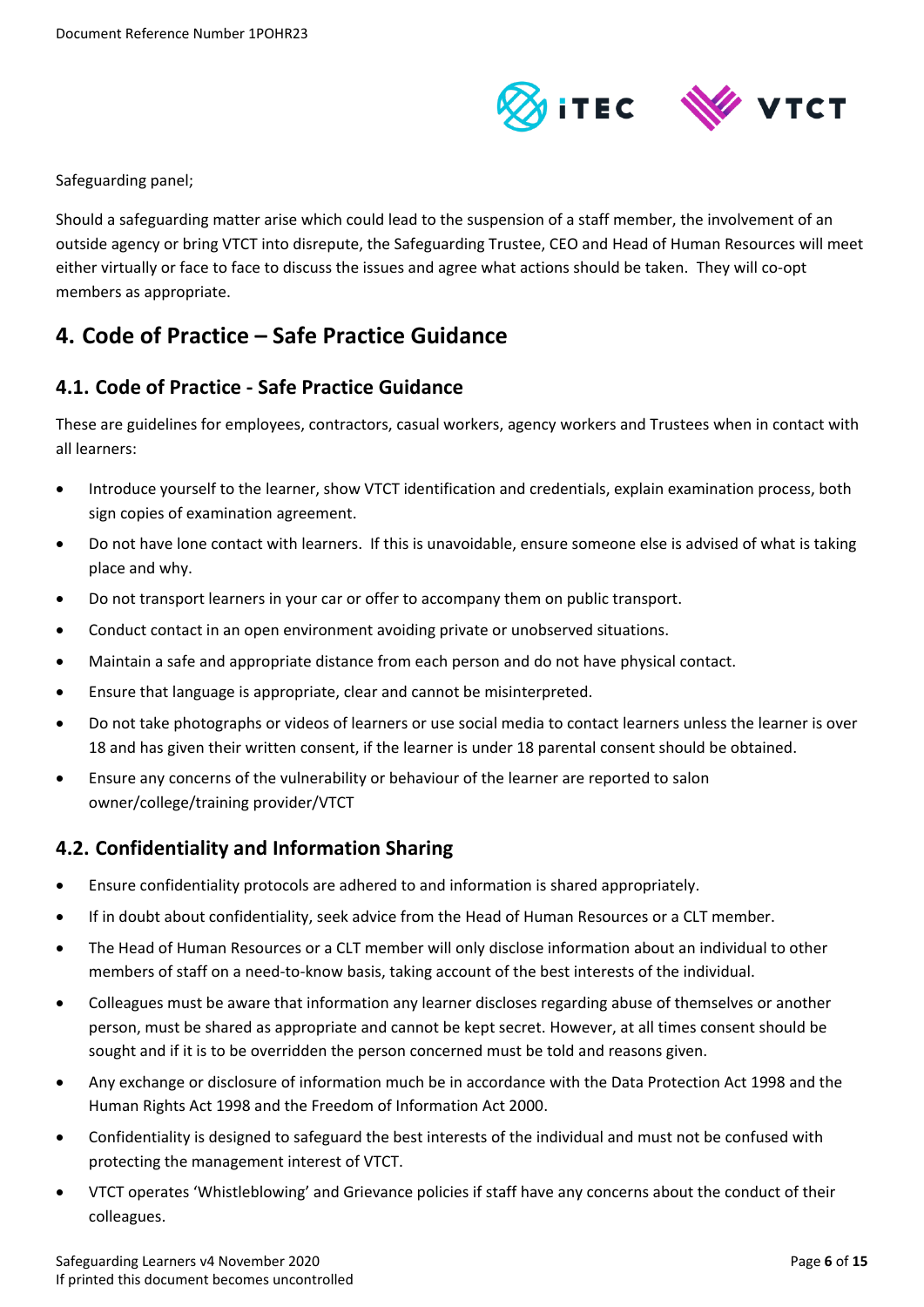

#### <span id="page-6-0"></span>**4.3. Recognition**

The ability to recognise in the presentation and behaviour of someone, the indications that they may have experienced abuse or other safeguarding issues is not always apparent. Abuse and exploitation can occur in a range of situations in which the vulnerable adult or young person may find themselves and they may manifest themselves in a range of different forms and create widely differing symptoms. It is important to keep an open mind but not to worry if you are unsure. Always discuss your concerns with your line manager.

#### <span id="page-6-1"></span>**4.4. Response**

Whenever you have a worry or a concern about potential or actual exploitation or abuse or any other safeguarding issues, always seek advice and report it. Remember that not reporting a matter may put a child or vulnerable adult at further risk. You do not have to fully understand the concern or its causes but in order to help us determine the most appropriate response, find out whether the allegation from a young person or vulnerable adult is against an employee, including IAEs and EQAs, contractor, casual worker, agency worker, Trustee or another.

- Is the disclosure from the person concerned alleging abuse to themselves or to another?
- Is it the reporting of a concern or suspicion?
- What, precisely, is the alleged to have happened?

If you suspect or are told a child, adult or young person is being exploited or abused:

- stay calm;
- listen carefully to what is said;
- allow them to speak, but be very careful not to say anything that may suggest or prompt a particular answer;
- listen carefully to what you are told and make as accurate recording as you can taking care to note the time, place and those present at the disclosure.
- reassure them that they are being carefully listened to and do not promise to 'keep it confidential'. Make it clear that it may be necessary to tell someone else who can help to sort things out;
- reassure them they have done the right thing in speaking about the issue;
- tell the adult or young person what will happen next and with whom the information will be shared;
- IMMEDIATELY report all Safeguarding concerns to the Head of Human Resources/Designated Safeguarding Lead or a member of the CLT;
- ensure your Line Manager is also made aware; and

**ensure you record all safeguarding concerns using the Safeguarding Issue Reporting Form found at [7.](#page-10-0) Appendix 2.** 

#### <span id="page-6-2"></span>**4.5. Reporting**

You do not need to worry about whether abuse or exploitation has actually occurred. That is the responsibility of the professional agencies, following a referral from the Designated Safeguarding Lead. You are responsible for reporting your concerns in the first instance to the Designated Safeguarding Lead or failing that, to any CLT member. Once you have completed a Safeguarding Issue Reporting Form, the record will be kept confidential and the information will only be viewable by the referrer, Designated Safeguarding Lead and CLT member.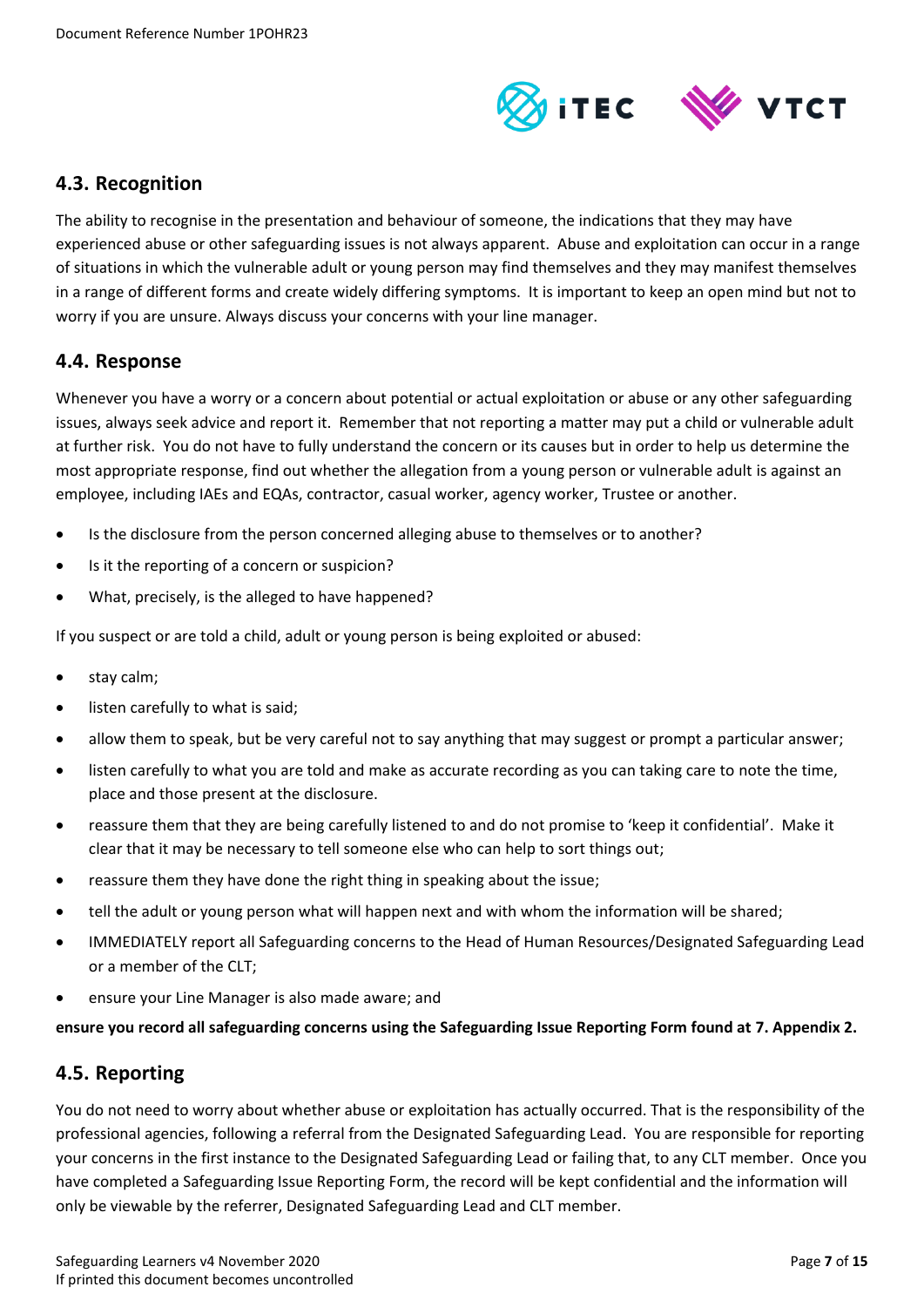

#### <span id="page-7-0"></span>**4.6. Recording**

An accurate record should be made of what has been alleged, using the exact words of the vulnerable adult or young person if at all possible. Add, if appropriate, factual observations about the physical or emotional state of the individual sharing their concerns. Information will be recorded and stored securely, in line with VTCT's data protection policy, and will only be accessible to those who need to access it as part of action to resolve a complaint or allegation.

#### <span id="page-7-1"></span>**4.7. Referral**

Only the Designated Safeguarding Lead, or failing that the CEO, can make the decision to refer a complaint or allegation to an outside agency, having gathered and examined all relevant information.

#### <span id="page-7-2"></span>**4.8. Allegation against a staff member**

The above policy and procedures will operate in all circumstances. When the allegation is against a staff member, the Head of Human Resources will advise the person concerned that they will be immediately suspended or their contractual duties suspended while an investigation is undertaken.

## <span id="page-7-3"></span>**5. Safe Recruitment Practice Guidance**

#### <span id="page-7-4"></span>**5.1. Background Information**

Two references will be obtained for new starters, including from the most recent employer where applicable. Evidence of identity will be required, such as a passport or a driving licence with photograph.

If it is deemed a role is classed as a regulated activity, satisfactory Disclosure and Barring Service (DBS) clearance will be obtained.

#### <span id="page-7-5"></span>**5.2. Contracting with VTCT**

Under the Criminal Justice and Court Services Act 2000, it is an offence punishable by imprisonment to apply for work with children and/or vulnerable adults if an individual has been:

- convicted of a Schedule Four Offence 2; and/or
- put on the Protection of Children Act List (POCA3); and/or
- put on the Protection of Vulnerable Adults List (POVA4); and/or
- considered unsuitable or banned from working with children under section 142 of the Education Act of 2002.

If such information is received as a result of a criminal records check from the Disclosure & Barring Service (England & Wales) or Disclosure Scotland or Access NI, the individual must be immediately reported to the police. VTCT will take the necessary appropriate action.

It is also an offence for anyone knowingly to employ such a person in such a capacity, either on a voluntary or a paid basis.

All employees, contractors and newly appointed applicants must read, sign and study the Code of Practice agreement which applies at all times.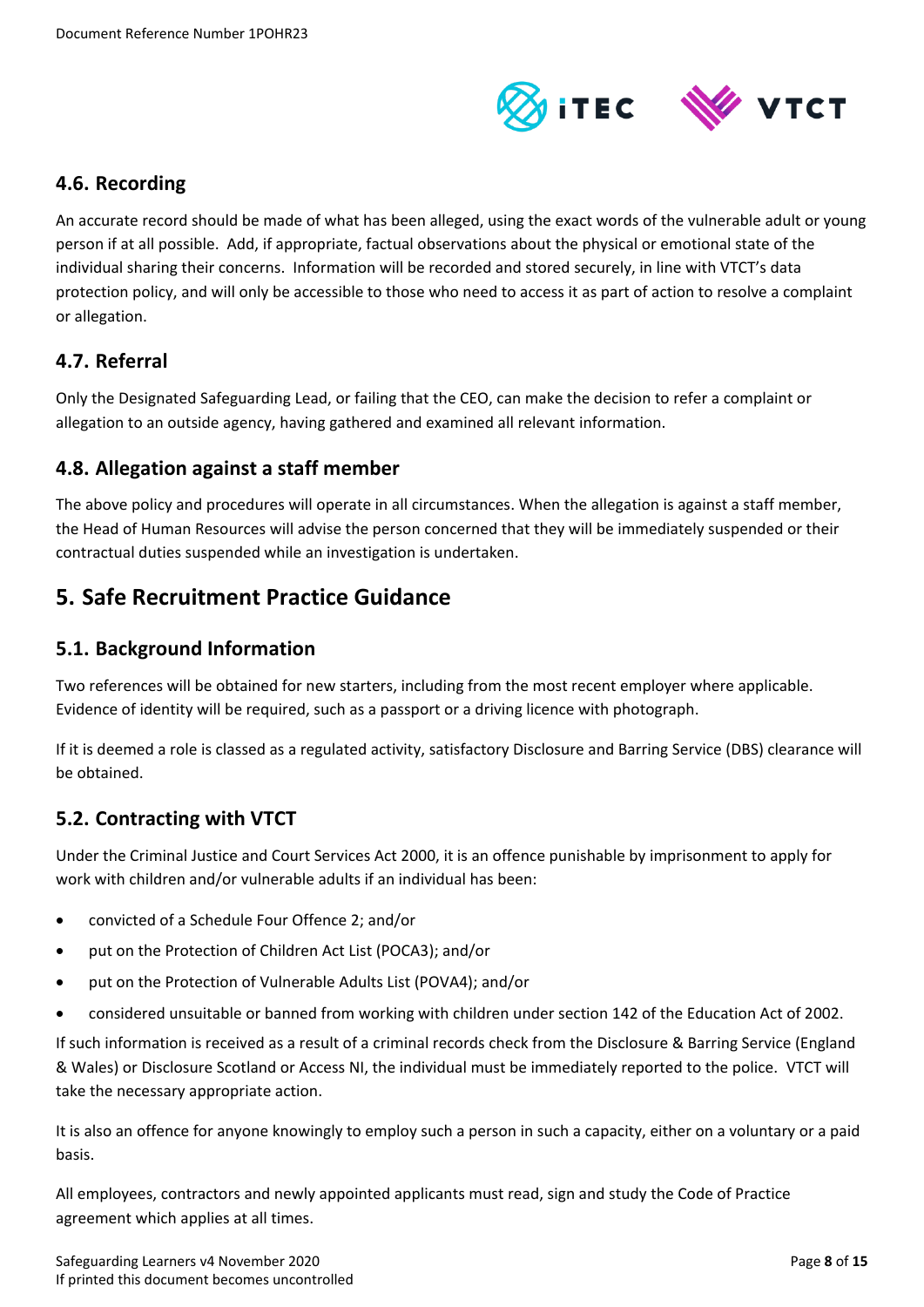

VTCT complies fully with its obligations under the Data Protection Act 1998 and will ensure that any information contained in the Disclosure Declaration form is available only to those who need to have access in the course of their duties. VTCT reserves the right to reject any applicant who refuses to comply with any of the above.

#### <span id="page-8-0"></span>**5.3. Further Support**

Involvement in safeguarding processes can cause distress and talking about the experience can relieve individuals of feelings and anxieties. Any individual requiring further support or advice can contact the NSPCC Child Protection Helpline on 0808 800 5000 which is open 24 hours per day 7 days per week. You can also report concerns and seek advice online at [help@nspcc.org.uk](mailto:help@nspcc.org.uk)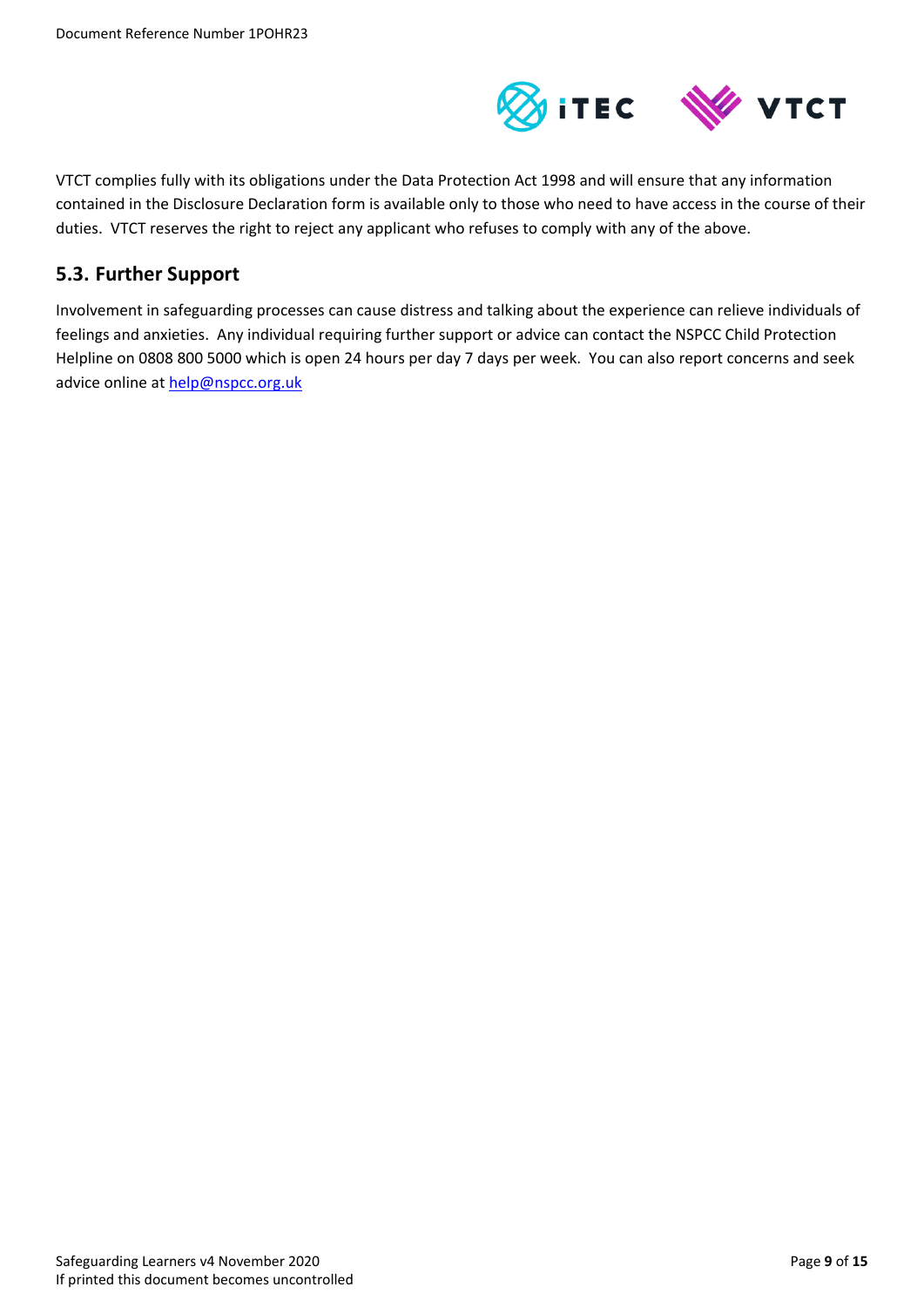

## <span id="page-9-0"></span>**6. Appendix 1: Flowchart of action to take in the event of an allegation or concern of abuse or neglect**



NB: If you have immediate concerns that a child or vulnerable adult is at risk of significant harm contact Children's Services or Adult Services.

If you think a criminal offence has been committed contact the police.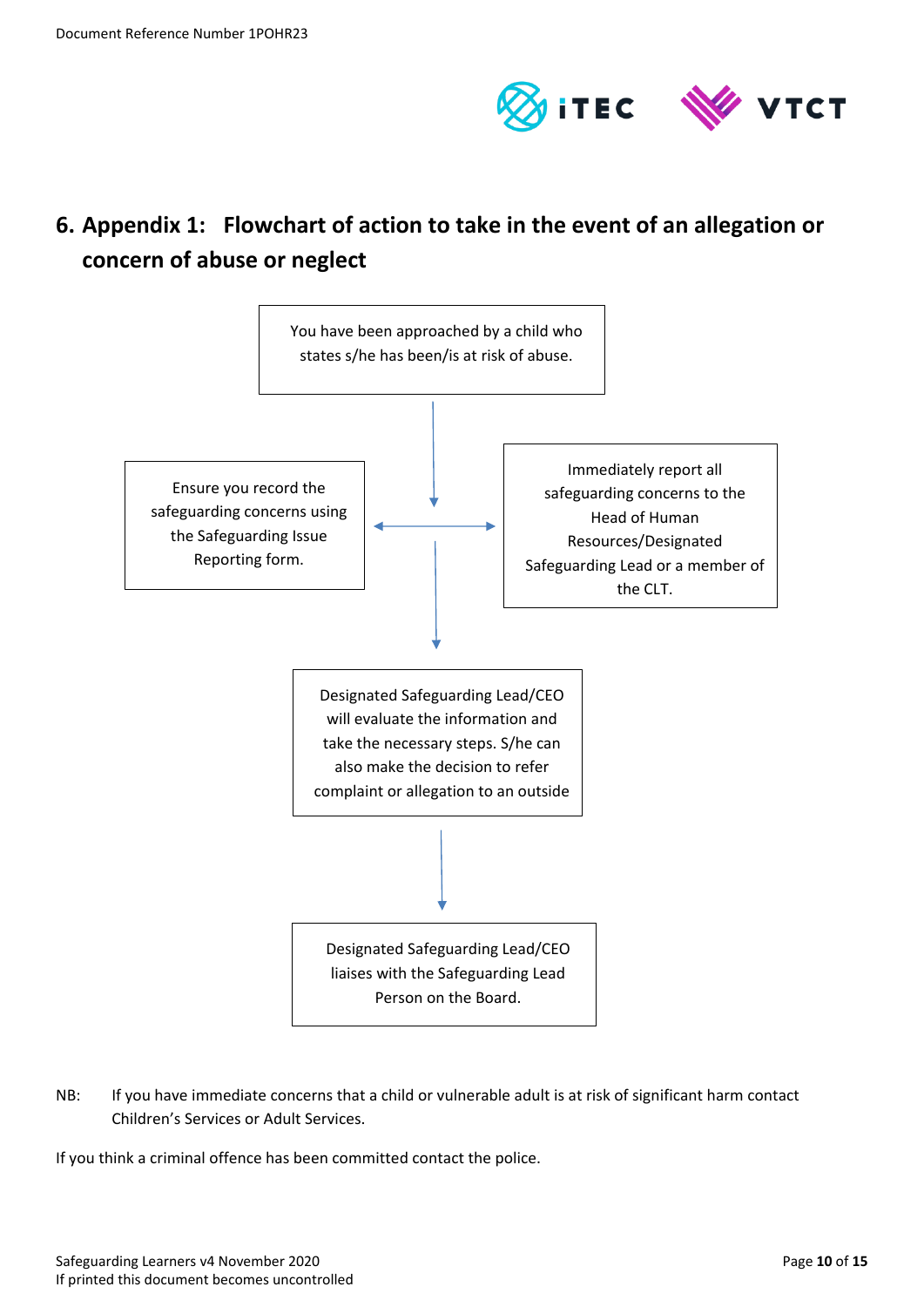

## <span id="page-10-0"></span>**7. Appendix 2: Safeguarding Issue Reporting Form**

To be used to record Safeguarding Concerns/Allegations. All allegations of abuse or concerns about children and vulnerable adults must be recorded without delay. This is to ensure that accurate information is passed on to the relevant person and that there is a written record of the key information.

| Item                                                                                                                                         | <b>Details</b> |
|----------------------------------------------------------------------------------------------------------------------------------------------|----------------|
| Name and role of person completing report                                                                                                    |                |
| Source of information                                                                                                                        |                |
| Name of vulnerable adult(s) or child(ren)                                                                                                    |                |
| Name and role of employee, including IAE or<br>EQA, contractor, casual worker, agency worker,<br>Trustee whose behaviour is causing concern. |                |
| Date and location of incident(s)                                                                                                             |                |
| Nature of concern/allegation (attach additional<br>sheet if required)                                                                        |                |
| Concern/allegation discussed with: (name and<br>job role of member of staff)                                                                 |                |
| Outcomes of discussion                                                                                                                       |                |
| Actions agreed                                                                                                                               |                |
| Signed:                                                                                                                                      | Date:          |
| Actions resolved or details of any further actions<br>as issue is addressed                                                                  |                |
| Signed:                                                                                                                                      | Date:          |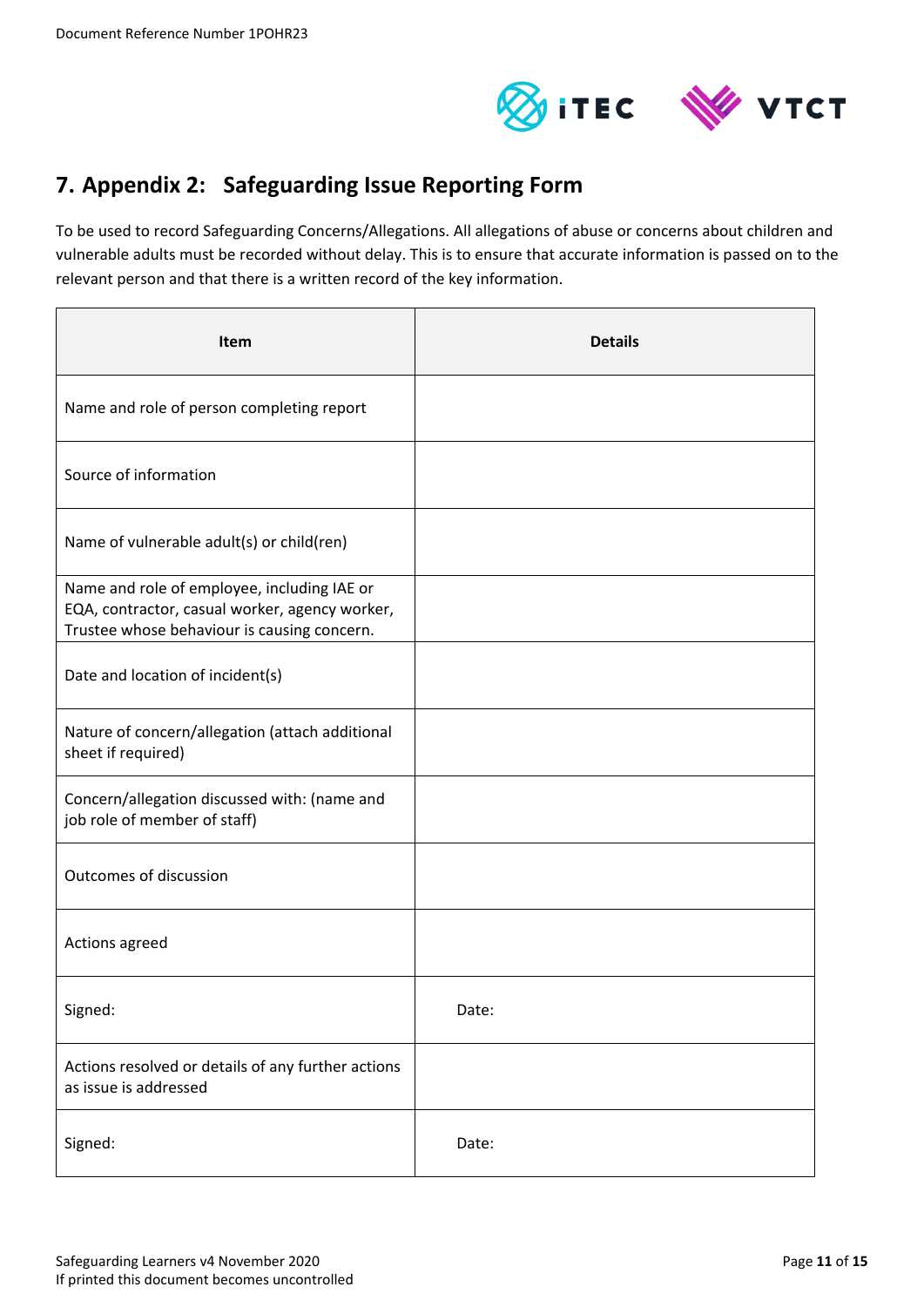

## <span id="page-11-0"></span>**8. Appendix 3: Types of Abuse and Harm**

Abuse may be a single incident or something that occurs over a long period of time. It can take many forms including, but not limited to:

**Domestic Abuse** – is any type of controlling, bullying, threatening or violent behaviour between people in a relationship. But it isn't just physical violence – domestic abuse includes emotional, physical, sexual, financial or psychological abuse.

**Sexual Abuse** - There are 2 different types of child sexual abuse. These are called contact abuse and non-contact abuse.

- **Contact abuse** involves touching activities where an abuser makes physical contact with a child, including penetration.
- **Non-contact abuse** involves non-touching activities, such as [grooming,](https://www.nspcc.org.uk/preventing-abuse/child-abuse-and-neglect/grooming/) [exploitation,](https://www.nspcc.org.uk/preventing-abuse/child-abuse-and-neglect/child-sexual-exploitation/) persuading children to perform sexual acts over the internet and flashing.

**Neglect** - is the ongoing failure to meet a child's basic needs and is [the most common form of child abuse.](https://www.nspcc.org.uk/preventing-abuse/child-abuse-and-neglect/neglect/child-neglect-facts-statistics/) A child may be left hungry or dirty, without adequate clothing, shelter, supervision, medical or health care. A child may be put in danger or not protected from physical or emotional harm. They may not get the love, care and attention they need from their parents.

**Online Abuse** - is any type of abuse that happens on the web, whether through social networks, playing online games or using mobile phones. Children and young people may experience cyberbullying, grooming, sexual abuse, sexual exploitation or emotional abuse.

**Physical Abuse** - Physical abuse is deliberately hurting a child causing injuries such as bruises, broken bones, burns or cuts. It isn't accidental - those who are physically abused suffer violence such as being hit, kicked, poisoned, burned, slapped or having objects thrown at them.

**Emotional Abuse** - is the ongoing emotional maltreatment. It's sometimes called psychological abuse and can seriously damage a child's emotional health and development. Emotional abuse can involve deliberately trying to scare or humiliate a child or isolating or ignoring them.

**Child Sexual Exploitation** - is a type of [sexual abuse.](https://www.nspcc.org.uk/preventing-abuse/child-abuse-and-neglect/child-sexual-abuse/) Children in exploitative situations and relationships receive something such as gifts, money or affection as a result of performing sexual activities or others performing sexual activities on them.

**Female genital mutilation (FGM)** - is the partial or total removal of external female genitalia for non-medical reasons. It's also known as female circumcision or cutting. Religious, social or cultural reasons are sometimes given for FGM. However, FGM is child abuse. It's dangerous and a criminal offence.

**Bullying and Cyberbullying** - Bullying is behaviour that hurts someone else – such as name calling, hitting, pushing, spreading rumours, threatening or undermining someone.

Bullying that happens online, using social networks, games and mobile phones, is often called cyberbullying. A child can feel like there's no escape because it can happen wherever they are, at any time of day or night.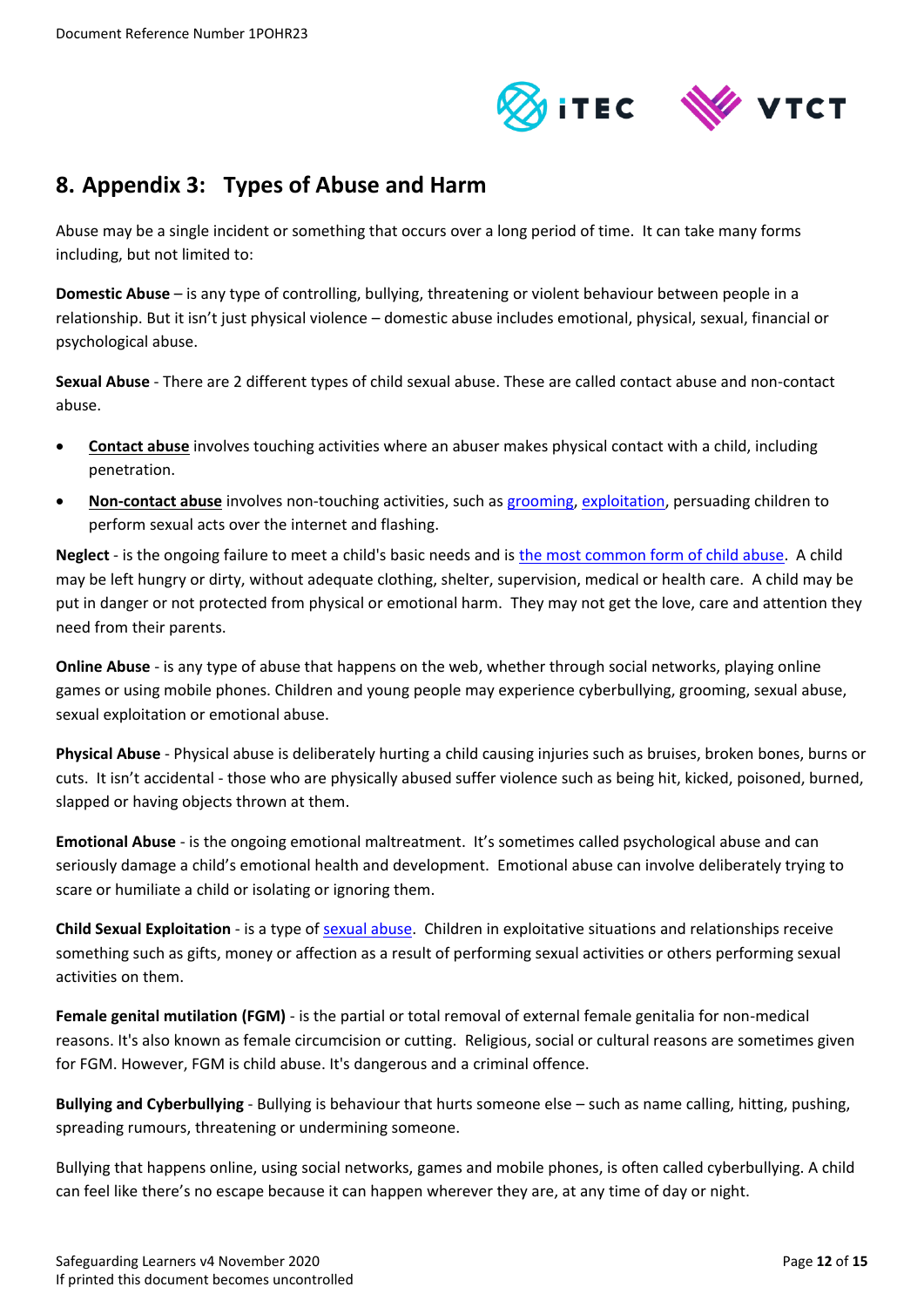

**Child trafficking and modern slavery** - are child abuse. Children are recruited, moved or transported and then exploited, forced to work or sold.

**Grooming -** is when someone builds an emotional connection with a child/young person to gain their trust for the purposes of [sexual abuse,](https://www.nspcc.org.uk/preventing-abuse/child-abuse-and-neglect/child-sexual-abuse/) [sexual exploitation](https://www.nspcc.org.uk/preventing-abuse/child-abuse-and-neglect/child-sexual-exploitation/) or [trafficking.](https://www.nspcc.org.uk/preventing-abuse/child-abuse-and-neglect/child-trafficking/) Children and young people can be groomed online or face-to-face, by a stranger or by someone they know - for example a family member, friend or professional.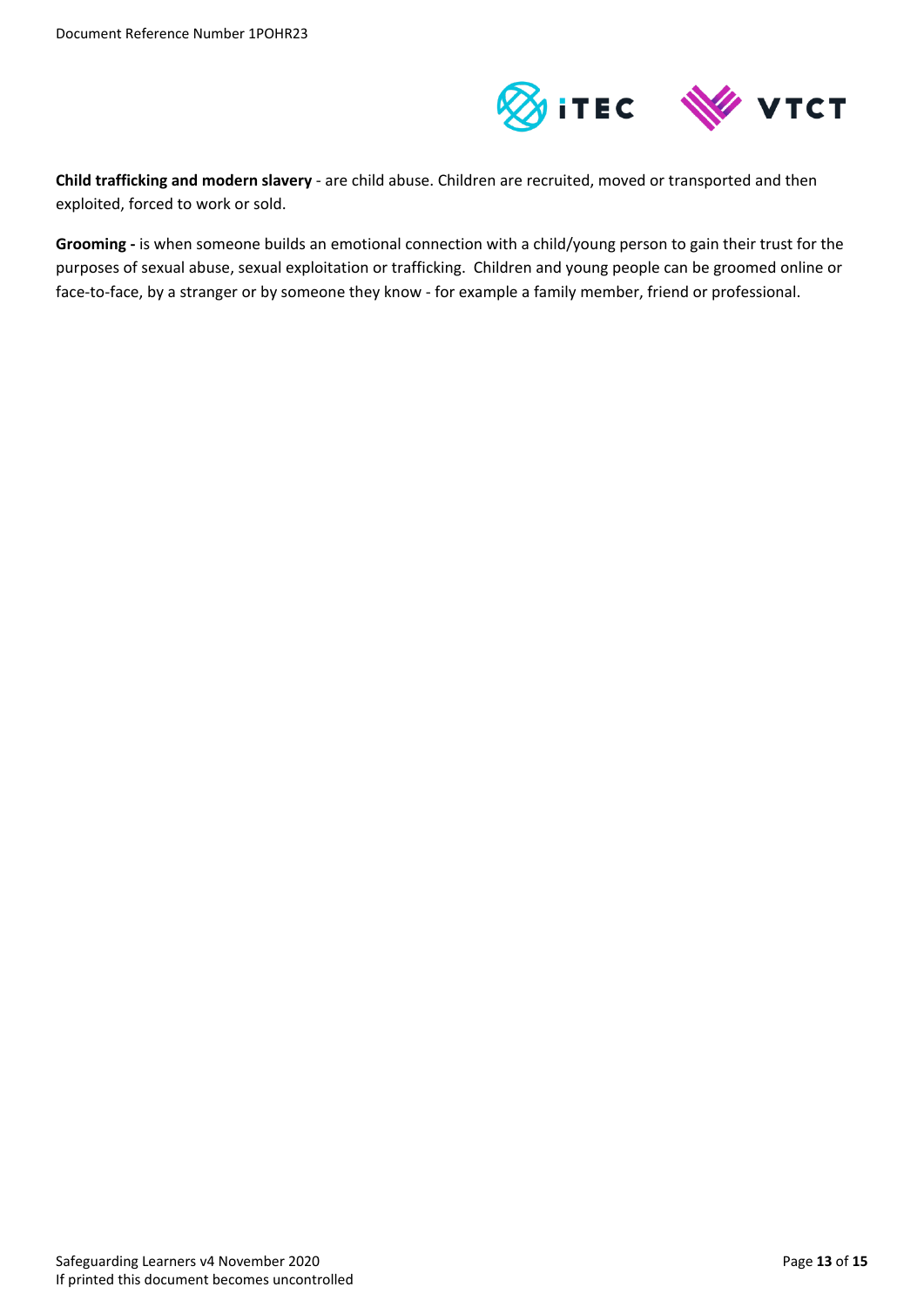

## <span id="page-13-0"></span>**9. Appendix 4: VTCT Trustees and Staff Responsible for the Policy**

| Position                                                  | Name                                                              | <b>Contact Details</b>                                                                                                             |
|-----------------------------------------------------------|-------------------------------------------------------------------|------------------------------------------------------------------------------------------------------------------------------------|
| Safeguarding Lead                                         | Pam Praine                                                        | Tel: 02380 684516 / 07766 258678<br>Email: pampraine@vtct.og.uk                                                                    |
| CEO                                                       | Alan Woods                                                        | Tel: 07779 614227<br>Email: alanwoods@vtct.org.uk                                                                                  |
| Trustee with Safeguarding<br>Responsibility               | Stephanie Barnett                                                 | Email: steph@purehumanresources.co.uk                                                                                              |
| Trustee with Safeguarding<br>Responsibility (alternative) | Laraine Morris                                                    | Email: larainemorris@aol.com                                                                                                       |
| Corporate Leadership<br>Team                              | Alan Woods<br><b>Ashley Barnes</b><br>Marcus Bull<br>Carina Fagan | Email: alanwoods@vtct.org.uk<br>Email: ashleybarnes@vtct.org.uk<br>Email: marcusbull@vtct.org.uk<br>Email: carinafagan@vtct.org.uk |